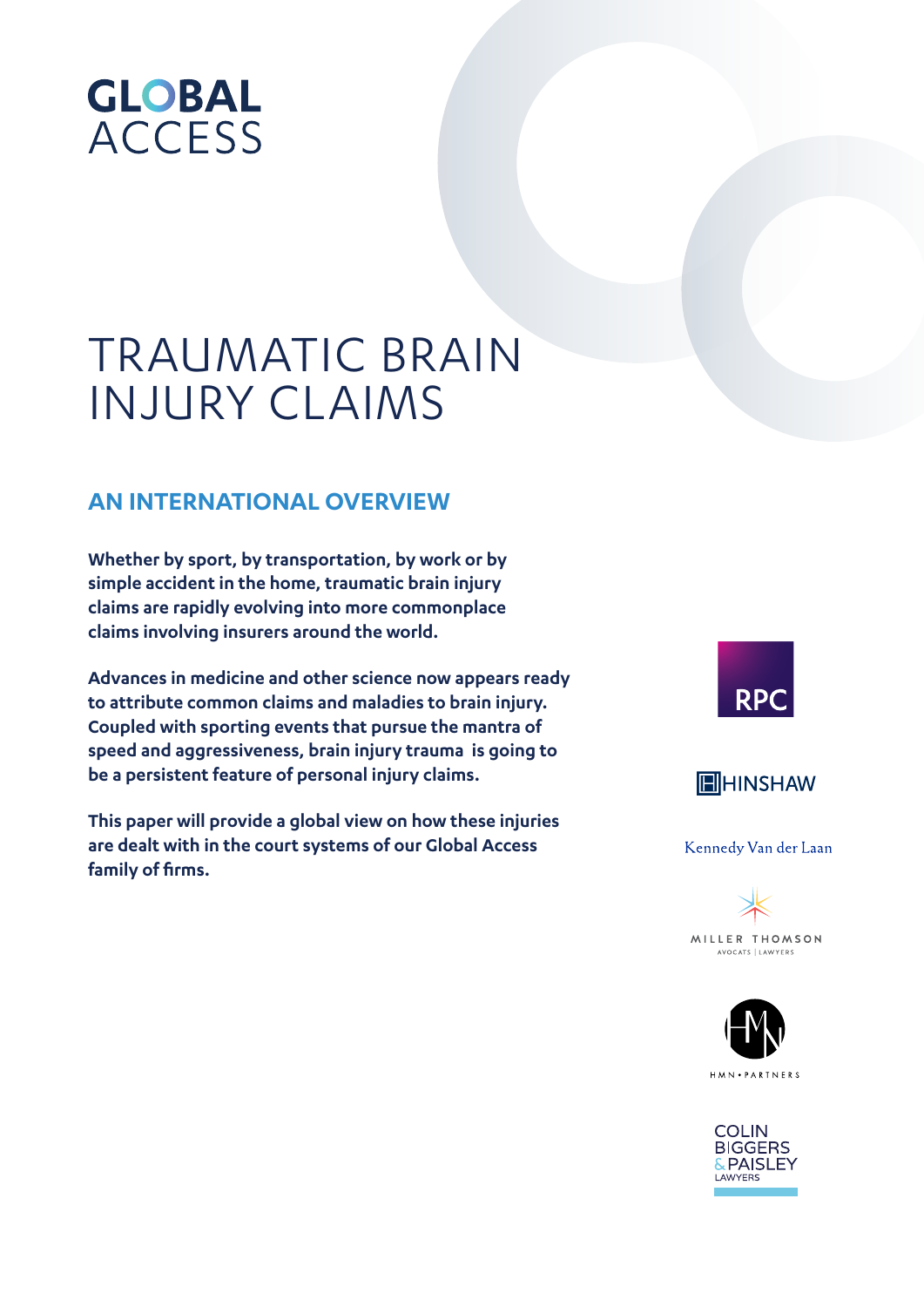## **GENERAL OBSERVATIONS**

# Q. What are the various types of traumatic brain injuries (TBI)

A. TBI is an injury to the brain caused by some form of external trauma to the head. Road traffic collisions and workplace accidents are the most common cause of this type of injury, but there are many other possible causes, including sporting incidents, and accidents at home. The exact nature of the symptoms can be wide ranging, and depends on the type and severity of injury. While the symptoms of brain injury can appear immediately, this is not always the case, and they might not be apparent for days, or even weeks after an accident. There are broadly three types of TBI:

#### **Closed head injuries**

This is the most common type of TBI. It is described as a closed head injury as there is no break of the skin/no visible open wound. The most frequent cause of closed head injuries occurs when the head has been forced to rock back and forth or rotate. Consequently, the brain becomes injured due to the impact on the skull, and can become twisted, stretched and torn in the process.

#### **Open or penetrating wounds**

This type of TBI is not as common. It occurs when there is an open wound and the skull is fractured and the brain is exposed and damaged. An example where this may occur is when the head collides with a sharp object.

#### **Crushing injuries**

This is the least common type of TBI. It usually occurs where the head might be caught between two hard objects, for example in a road traffic collision.

TBI presents in the following two forms:

- Objective Brain Injury
- Subjective Brain Injury

An objective brain injury is corroborated by the results of a CT scan or MRI. The imaging will demonstrate either bleeding, bruising or tearing of the brain tissue. In some cases, the CT scan can unequivocally prove a person has sustained a significant brain injury. In other situations, the imaging demonstrates the person clearly sustained a brain injury but the nature of the impairment is questionable.

## Q. How are TBIs medically qualified?

A.TBI injuries are measured in terms of seriousness, ranging from minor concussions to moderate, and severe injuries.

There are various measures, which depend on one or more of the following:

- (i) the Glasgow Coma Score (GCS);
- (ii) the extent of post-traumatic amnesia (PTA); and
- (iii) the extent of loss of consciousness (LOC) following the injury.

|        | $GCS$   PTA |                                                                                           | <b>LOC</b> |
|--------|-------------|-------------------------------------------------------------------------------------------|------------|
| Mild   |             | 12 to 15 Less than 1 hr Less than 30 mins                                                 |            |
|        |             | Moderate $\left  9 \text{ to } 12 \right  30 \text{ mins to } 24 \text{ hrs}$ 1 to 24 hrs |            |
| Severe |             | 3 to 8 More than 1 day More than 24 hrs                                                   |            |

The below table sets out an indicator of the severity.

In addition to the above, reference will be made to scan results (CT, MRI, etc).

 Clinicians tend to use the Mayo classification system which separates TBIs into different categories ranging from mild through to severe.

**In Canada**, Medical practitioners place significant value on the Glasgow Coma Scale when diagnosing head injuries. Although not as reliable as an MRI or CT scan, the Glasgow Coma Scale (GCS) is applied by emergency personnel to determine the level of the injured person's consciousness. The 15 part observational test measures a person's verbal, eye and motor responses. The results can be skewed if the patient is under the influence of alcohol and/or drugs. Furthermore, when the test is conducted in relation to the incident is an important consideration.

# Q. Is there a proliferation of TBI related lawsuits? Why now?

A. In the last decade, a tremendous amount of information has surfaced on the dangerous nature of concussions which has led to significant class action law suits in North America in relation to sports such as hockey and American football. In part due to this media attention, claims involving subjective head injuries are on the rise everywhere. In these types of cases, the person may have been diagnosed with a concussion but there is no MRI, CT scan or even a low GCS finding to suggest a brain injury of any significance.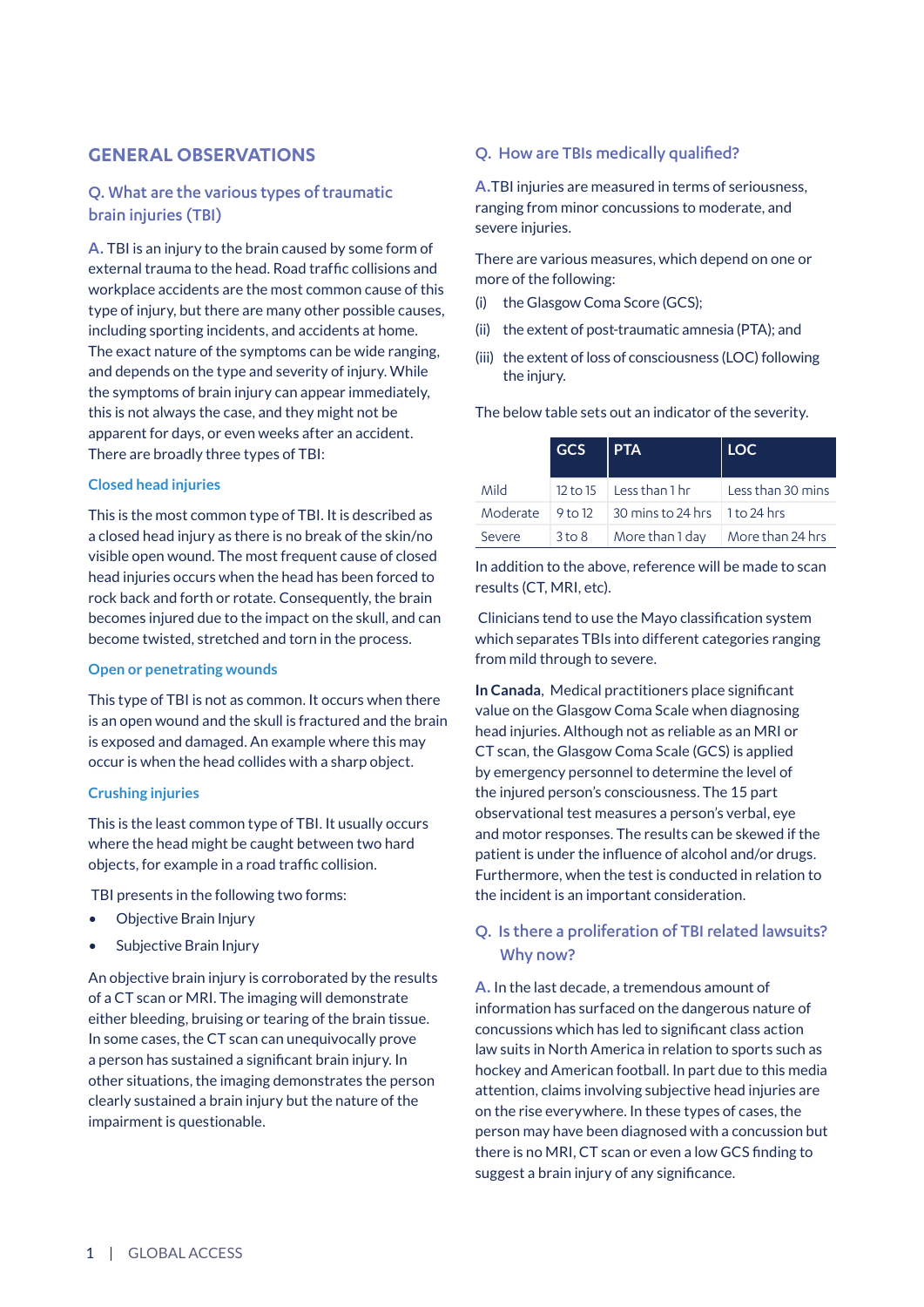Although we have not identified any data on TBI claim numbers, anecdotally we have not noticed any change in the numbers of 'clear-cut' TBIs. What we have noticed a rise in, though, is claims for so-called 'subtle' TBI cases. In such cases all the usual indicators (GCS, PTA, LOC and scan results) may indicate the absence of injury. However, the Claimant may still present with TBI symptoms. Some clinicians will support the notion of an organic TBI, whereas others will say the symptoms are psychological in origin, and therefore amenable to treatment and resolution. These cases tend to be difficult to resolve due to conflicting medical opinion and the absence of typical indicators.

We are also starting to see a rise in sports-related concussion-type claims, often involving professional athletes and relating to incidents (or a series of incidents over a prolonged period) dating back several years.

# **DEFENCE, INDEMNITY AND COSTS**

### Q. What damages typically flow from such injury?

A. Plaintiffs will typically advance the following claims:

- General damages compensation for pain and suffering
- Loss of income
- Loss of housekeeping capacity
- Medical cost, including hospitalisation, drugs,therapy
- Future care

#### **UK**

Damages are broken down into two elements, 'general damages' and 'special damages'. The approach is purely compensatory, rather than punitive.

**General Damages** – this is an award to compensate the Claimant for 'pain, suffering, and loss of amenity'. In most cases the level of award will be taken from a publication called the Judicial College Guidelines, which provides a tariff of award brackets, broken down by injury type and severity. This appears to be similar to the Canadian approach.

**Special Damages** – broadly speaking these relate to 'out of pocket expenses' in the past and for the future. The aim is to put the Claimant back in the position he/she would have been had the accident not occurred.

Various types of loss can be included such as:

- **• Loss of earnings** the Court will award what the Claimant would most likely have earned through to retirement, had the accident not happened. If the Claimant is capable of some employment notwithstanding the injury, he/she must give credit for that.
- **• Care, assistance, and case management**  this tends to be the biggest element of a TBI claim. If friends/family provide help for free, the Claimant is nonetheless entitled to recover damages based on the extent (in terms of time) of care provided. Further, professional care including 'support workers' (who help the Claimant to manage his/her day, get them out and about, etc) and Case Managers (who oversee and administer the package of assistance) can be recovered and tends to be expensive – in some cases six-figure sums per annum, and often applicable for life.
- **• Aids and equipment** the Claimant may need equipment in order to manage activities of daily living, such as specialised/adapted technology.
- **• Treatment/therapies**  e.g. counselling and, in the more severe cases, physical therapies.
- **• Accommodation** again in the more severe cases it may be necessary for the Claimant to move to a more suitable home.
- **• Court of Protection** if the Claimant lacks capacity to manage the litigation and/or his/her finances, a Court 'Deputy' can be appointed, the cost of which is payable by the Defendant, and which can get very expensive.
- Q. What sort of quantum losses can we expect to see in a TBI case?

#### **Canada**

Damages: General damages for severe injury in Canada (ie pain and suffering) are fixed at a maximum of \$390,000. To this would be added loss of income, housekeeping and future care.

Loss of income in Canada was ordinarily the largest component of a claim, however, the cost of care has increased at an alarming rate. More specifically, attendant care is typically now the most significant aspect of a seriously injured person's claim.

## **UK**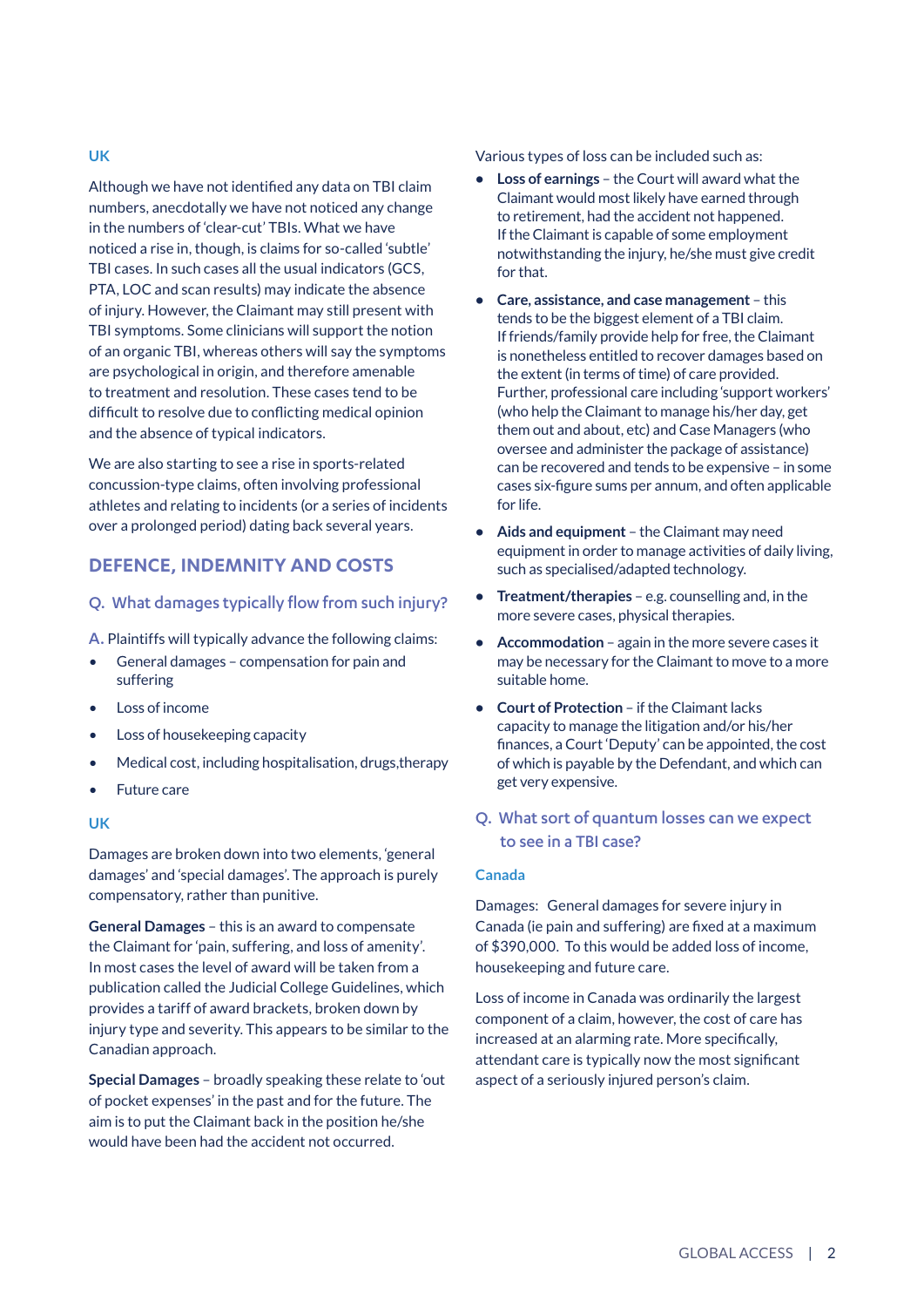A person requiring 24 hour attendant care in Canada will be awarded approximately \$250,000.00 annually because market rates for a care provider are now in the range of \$30.00 hourly. These costs may be awarded where the brain injury may not be as debilitating, but where the injured party requires supervision so as to be able to respond to events such as emergencies (ie fire alarms, etc).

Because Canada has a socialised medical system, each claimant is obliged to claim for a subrogated interest for the Provincial Crown health service to compensate them for medical costs expended. These are generally a fraction of US or UK costs.

#### **UK**

The range of total awards in TBI cases various a great deal, from tens of thousands in the minor cases, to many millions of pounds in the most severe.

#### **USA**

The damages in a TBI case are typically recovered via settlement or verdict rendered by a jury. Whether by settlement or verdict, TBI damages can be extreme depending on the severity of the TBI. However, it should be noted that while damages for concussions are typically lower than for an anoxic brain injury, even the value of a concussion case can potentially be worth millions of dollars.

Each case is fact-specific and dependent on many factors including the mechanism of injury, the type of injuries sustained, the care received, the future care that may be necessary, the damages unique to the particular case, the plaintiff, and the venue. An assessment of how the TBI has affected the claimant's activities of daily living will be important. This includes evaluation of the claimant's ability to eat on their own, walk on their own, get dressed, cook a meal, drive a car, whether the claimant is in chronic pain, able to work, able to maintain relationships, etc.

#### **Australia**

Damages: The assessment of general damages in Australia differs in each state and territory. Some have caps on general damages, whereas others do not. The lowest of the caps that do exist is in Queensland which is currently set at \$400,300.

Each state and territory also allows economic loss, gratuitous care and out of pocket expenses.

Whilst economic loss claims have always been considerable, insurers are likely to see increased claims for gratuitous care given a recent superior court decision where the cost of care was assessed as the market value of those services, which was \$51.13 per hour.

Out of pocket expenses are also becoming more considerable as claims are more often including: home and yard modifications; the cost of special equipment including insurance and maintenance costs; technical equipment which may assist with memory; equipment to help with difficulties; paid nursing, respite or support worker care; costs for maintaining rehabilitation; medical supplies and pharmaceutical expenses; psychological and psychiatric support; and costs associated with managing compensation.

#### **Netherlands**

In general, apart from a few exceptions, there is no fixed maximum amount in compensation of damages. The starting point for the calculation of damages is that the injured party will – as much as possible – have to be brought back to the state and condition he/she would have been in, had the loss-causing event not occurred.

The compensation for pain and suffering awarded in Dutch civil cases is relatively low compared to other countries. Currently the highest amounts awarded in court for severe injuries as a result of an accident lie around EUR 175.000, whilst much lower amounts are not uncommon either, depending on the circumstances of the case.

Like elsewhere, loss of income is often a large component of the claim, although the (rising) costs of care and costs of housekeeping can form a big part of the claim too. One should be aware that in the Netherlands, damages can also be claimed for assistance provided by family and/or relatives, if and insofar as the assistance is of a kind that it could have been outsourced to external professionals that charge for their services. For care provided by family or friends, an hourly tariff of EUR 10.00 (net) is recommended. If the plaintiff engaged a professional to perform these tasks, hourly tariffs range between EUR 15 and EUR 30 (net). These costs can add up significantly over a longer period of time.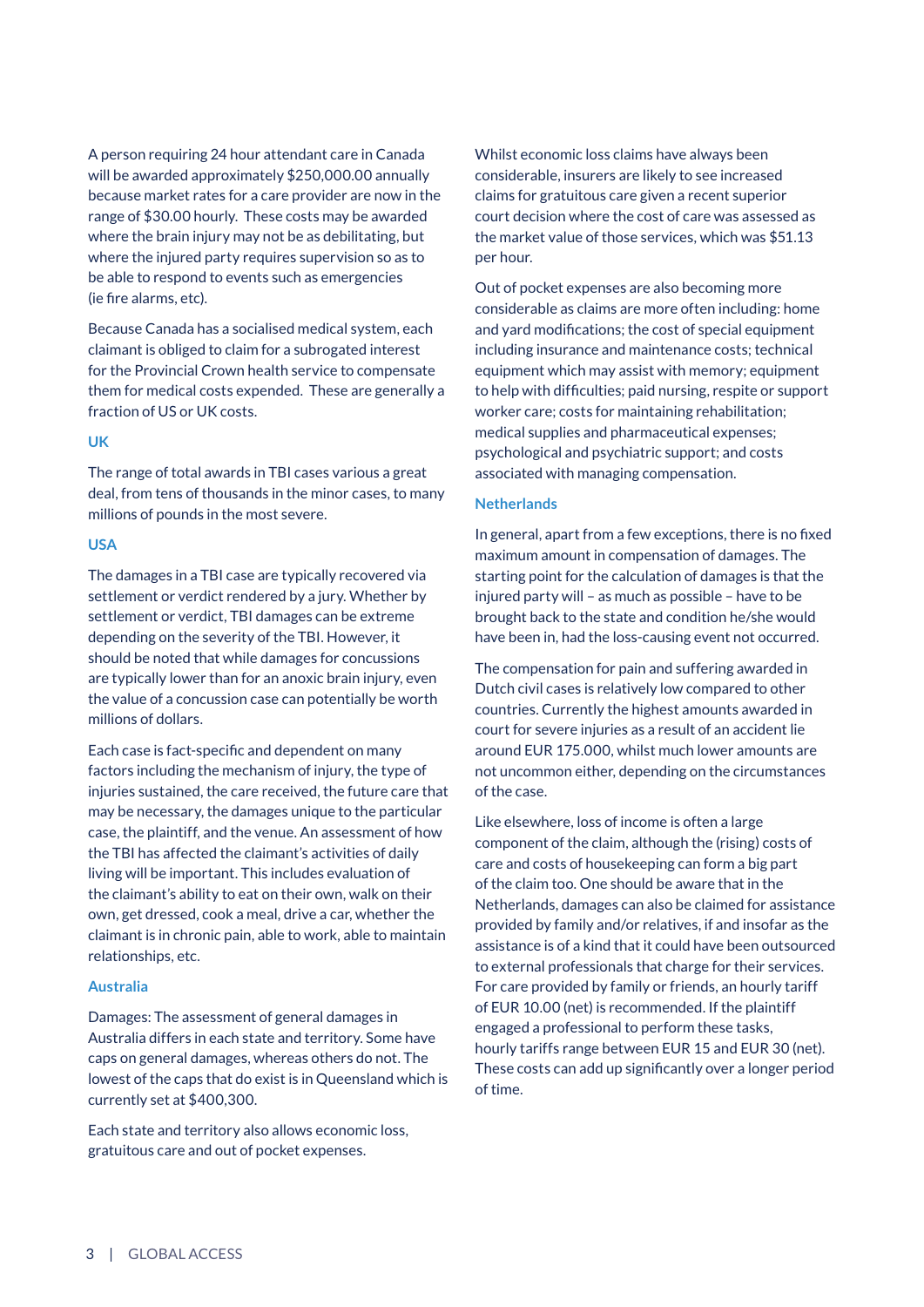We also see an increase in discussions regarding the costs of suitable accommodation, amount up to hundreds of thousands of euros, if not more. We generally argue that a correction should be made for the benefit of owning a more expensive house, but this is still an ongoing discussion with relatively little case law available.

#### **France**

In an amicable or judicial framework, the principle is full compensation for brain injury without loss or profit for the victim, as for all bodily injuries. Based on this principle, the assessment of the damage will be made and will give rise to compensation for each item of damage (according to a nomenclature widely shared by all professionals).

In general, compensation for victims with TBI follows the same principles as those applicable to other victims of personal injury. However, it is important to highlight the specific nature of the damage suffered by a brain injured victim with cerebral damage, for which vigilance is required, especially for the compensation of the needs for third person assistance, professional loss, and psychological suffering, which generally have a very significant financial impact.

Compensation is individualized for each brain injured victim and is not limited by any compensation ceiling, ie such compensation depends only on the victim's previous situation and the case law, which varies according to the courts.

For example, the French Supreme Court (Cour de cassation) considers that the hourly cost for third party assistance is a matter for the sovereign discretion of the first instance courts . This rate varies on average between € 20 and 25 per hour.

There is no specific mandatory compensation scale applied by the French courts and although some medical compensation scales exist to date, they are not appropriate and not perfectly adapted to the pathologies suffered by a brain injured victim, particularly as they do not take into account the impact of the trauma on the family environment.

The assessment of the damage of the brain-damaged victim is a source of complexity because of the diversity of injuries that can occur during a head injury.

During a legal medical appraisal, the medical expert is often assisted by a third-person called "Sapiteur", who is, another doctor or a professional specialising in another medical field (psychiatrist, occupational therapist, etc.) The role of the occupational therapist is often decisive in assessing the human assistance needs of a victim of a head injury. It will assess the repercussions of the deficiencies on the victim's activities: their daily life, leisure, but also their schooling or professional life. The occupational therapist will be able, sometimes with the help of an architect, to carry out a complete assessment allowing: on the one hand, to measure the degree of autonomy and independence of the victim, and on the other hand, to determine the technical and human assistance that the victim will need to compensate for its disability.

#### Q. How are TBI's defended?

#### **Common v. Civil Law**

In the Common Law world, a critical assessment of the plaintiff's credibility remains an effective method of defending a TBI claim, particularly in instances in which there is no objective evidence of actual injury or the scope of such injury. The theory is that the truth will emerge out of such adversarial approaches.

Civil law jurisdictions, being more inquisitive, do not necessarily follow the Common Law approach, preferring enquiry by experts who assist the trier of fact. In this situation, some jurisdictions such as the Netherlands make surveillance subject to strict (privacy) rules and only used as a last resort. 'Preventive surveillance' is even prohibited.

The following are examples of potential Defence approaches from different jurisdictions:

#### **CANADA/AUSTRALIA**

#### **Medical evidence**

It is key to obtain as much medical documentation as possible because the records will disclose information concerning the plaintiff's functional level. Any inconsistencies between what the plaintiff claims and what has been told to doctors should assist.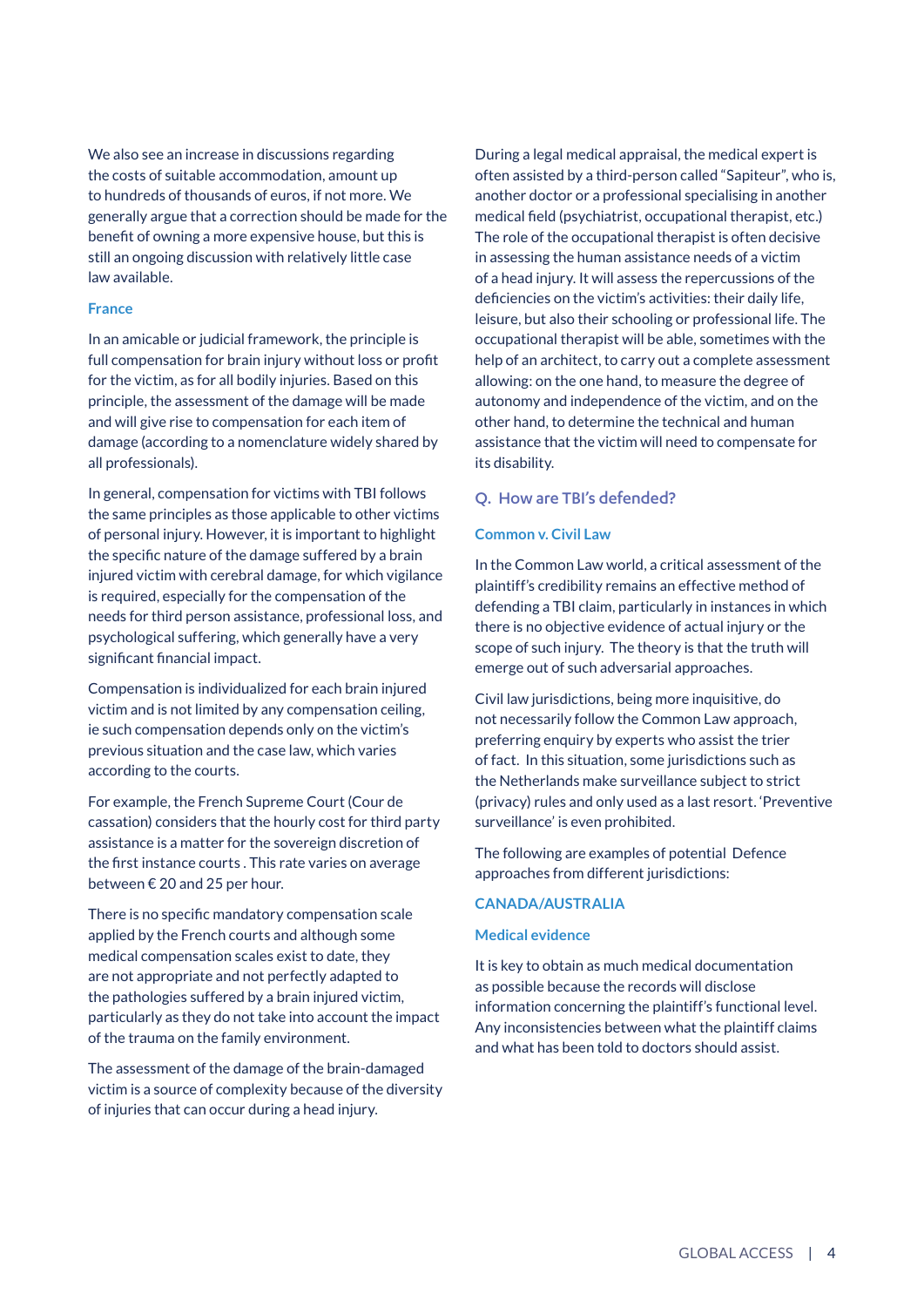#### **The examination for discovery**

A thorough examination for discovery that questions the plaintiff in a very specific manner about what they cannot do is extremely important. The more detailed their answers are noted down, the easier it might be to point out contradictions with other evidence obtained (e.g. through surveillance), especially in case of remarkable or outlandish claims.

#### **Surveillance**

Surveillance, which is a tried and tested tool in the Common Law world, is often advisable due diligence when defending a claim in which a future care or loss of income claim is being advanced in a head injury case.

We typically recommend conducting three days of surveillance initially with one day being a Saturday or Sunday. The typical cost is about \$1,000.00 a day.

#### **Social media investigation**

We have clerks and in some cases third party investigators conduct extensive social media investigations into plaintiffs. There is no better evidence than something a plaintiff has posted or said about themselves.

#### **Defence medicals**

The first decision is determining what type of expert is appropriate for the case you are handling. In a head injury claim, you will typically want to retain a neuropsychologist. During the course of the examination, the neuropsychologist will administer a number of tests including the Rey Memory and TOMM (test of memory malingering). The sole purpose of both tests is to determine whether the plaintiff is putting forth a proper effort. A person who does poorly on the Rey Memory and TOMM tests is likely doing so intentionally for the purpose of embellishing their claim.

#### **UK**

Obviously there will be the usual issues regarding liability and causation in TBI cases. Causation can be a real issue, particularly in the so-called subtle brain injury cases mentioned above. In most cases the Claimant will present his/her medical evidence, including a Neurologist, Neuroradiologist, Neuropsychologist, Neuropsychiatrist, and Care expert, accompanied by a Schedule of Loss, which sets out the claim for general and special damages mentioned above, and documentary evidence in support, such as earnings records. The Defendant is likely then to want to get

their own medical evidence in some/all of the fields in which the Claimant has provided reports, and produce a Counter-Schedule of Loss. The parties will then look to negotiate a settlement, often at a 'joint settlement meeting' or a mediation. The parties tend also to make 'Part 36' offers which can have legal cost consequences depending on how the claim finally resolves.

If settlement is not possible, the case would need to go to Court so that a Judge (alone, no jury) can determine liability (as appropriate) and the amount of damages.

#### **USA**

Defence strategy is guided by assessment of the claim. TBIs typically involve a disruption in the normal function of the brain that can be caused a number of ways from a blow to the head to the piercing of the skull. TBIs can range from mild (such as a concussion) to severe and catastrophic (such as an anoxic brain injury). TBIs can cause physical and emotional symptoms. Physical symptoms can include seizure, difficulty with coordination and ambulation, headaches, fatigue, difficulty speaking, and incontinence. Emotional symptoms can include depression, anxiety and difficulty sleeping. The defense will need to first identify the TBI such as a concussion, missed brain hemorrhage, brain bleed, oxygen deprivation, etc. Once the TBI is identified, the defense then must work to identify the mechanism of injury, such as motor vehicle accident, a fall, a stroke, sports injury, or surgery and anesthesia.

From there, the defense will need to perform robust discovery to determine the claimant's pre- and postincident level of functioning and potential alternative causation. Robust discovery should include the gathering of all records including medical, academic, employment, military, public records, and social media with appropriate follow-up on leads identified in those records. The medical record search should include a focus on psychological issues, use/abuse of prescription, opioid and other drugs, social issues, and history of alcohol and substance abuse. These pre-incident records may reveal potential alternative causes for the claimant's emotional symptoms such as a history of substance abuse or a history of depression. The records may also reveal a prior traumatic event that could have caused or contributed to the claimant's alleged injuries. The pre-incident records could also show a history of medication non-compliance/non-adherence which could be extremely helpful to develop alternative causation in a stroke case. A thorough review of the post-incident care and treatment is also important.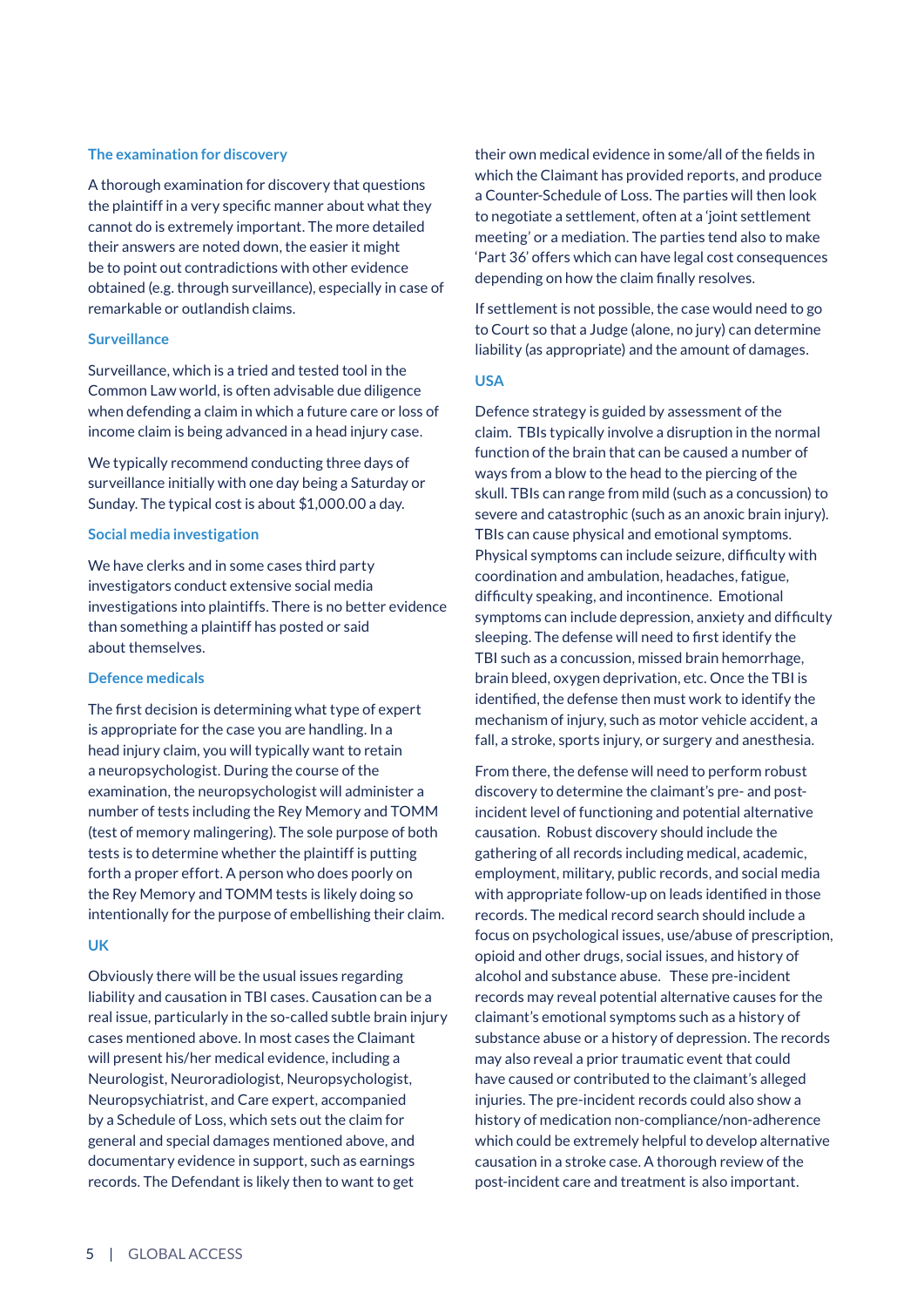Testing and imaging, lab work, history obtained can also be examined to determine if the injury sustained is consistent with the claimed negligence. In the USA, the pretrial discovery process includes depositions of fact and expert witnesses, including the plaintiff, fact witnesses for damages and liability, including physicians.

Then depending on the type of TBI and mechanism of injury, the defense will need to retain the appropriate experts. These will often include a radiologist, neuro-radiologist, neurosurgeon, neurologist and/or psychologist. Early retention is key so the experts can assist in the development of themes and defense theory, in the taking and presenting of witnesses' depositions, and ultimately to refute the claimants' experts.

#### **FRANCE**

The following are examples of potential Defence approaches:

#### **Medical evidence**

As in Canada/UK/US/AUSTRALIA, it is essential to obtain as much medical documentation as possible because the medical records will disclose information concerning the plaintiff's functional level. Any inconsistencies between what the plaintiff claims and what has been told to doctors should help the defense of the case.

#### **Legal expert appraisal**

In practice, it is common for the victim to request the setting up of a judicial medical expert appraisal in the presence of all the defendants. The Court appointed expert is a neutral and unbiased medical expert who has the task of advising the judge on specific medical issues and assessing the damage suffered. During the expert appraisal, the different parties can be assisted by their own private medical expert and legal counsel to defend their respective interests in the best possible way.

The assistance of a specialized private medical expert is very important during the expert appraisal to allow an objective assessment of the victim's damage attributable to the trauma suffered. The defendant's lawyer must ensure that the assessment of the victim's injuries is consistent and proportionate.

#### **NETHERLANDS**

Obtaining Medical Evidence and Identifying Environmental Factors

It is common to obtain the medical information that directly concerns the event causing the TBI and to seek medical advice from an expert in that respect. This can give cause to request further information regarding the medical situation of the person involved. However, in the Netherlands, it is commonly accepted that a request to supply information that does not concern the event (potentially) causing the TBI – such as medical information pre-dating the event or information regarding other conditions unrelated to the accident – should be specified and it should be motivated why such information is needed, taking into account the principles of proportionality and subsidiarity.

Furthermore, it can be helpful to identify the specific environmental factors of the injured person at an early stage of a case in order to get a clear picture of his/her situation, e.g. by means of a visit of a claims adjuster to the injured person at his/her home.

#### **Strict rules on surveillance**

Unlike in the Anglo-Saxon countries, the rules on surveillance are very strict in the Netherlands, since it infringes the privacy of the person concerned. The insurer is allowed to conduct a surveillance investigation only under strict conditions, which require (amongst others) that there is sufficient ground for a serious suspicion of insurance fraud first. Thus, insurers should be very cautious in using this method.

#### **Social Media Investigation**

Although Dutch law seems to allow a little more room for a social media investigation than for a surveillance investigation, even internet research cannot be conducted without any cause. It is only allowed under certain circumstances and there must be a specific reason, which should be weighed against the plaintiff's privacy interest and put down in writing beforehand.